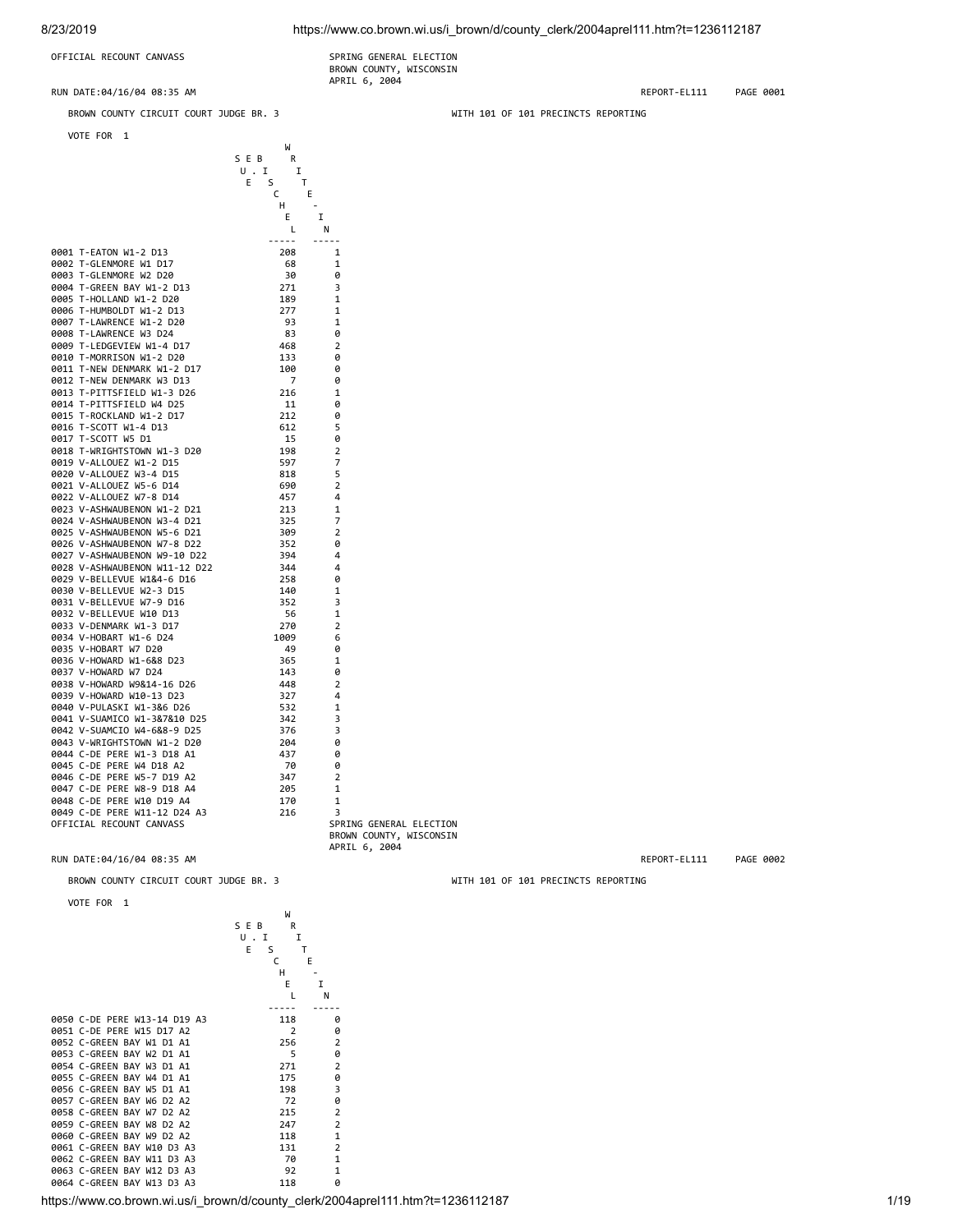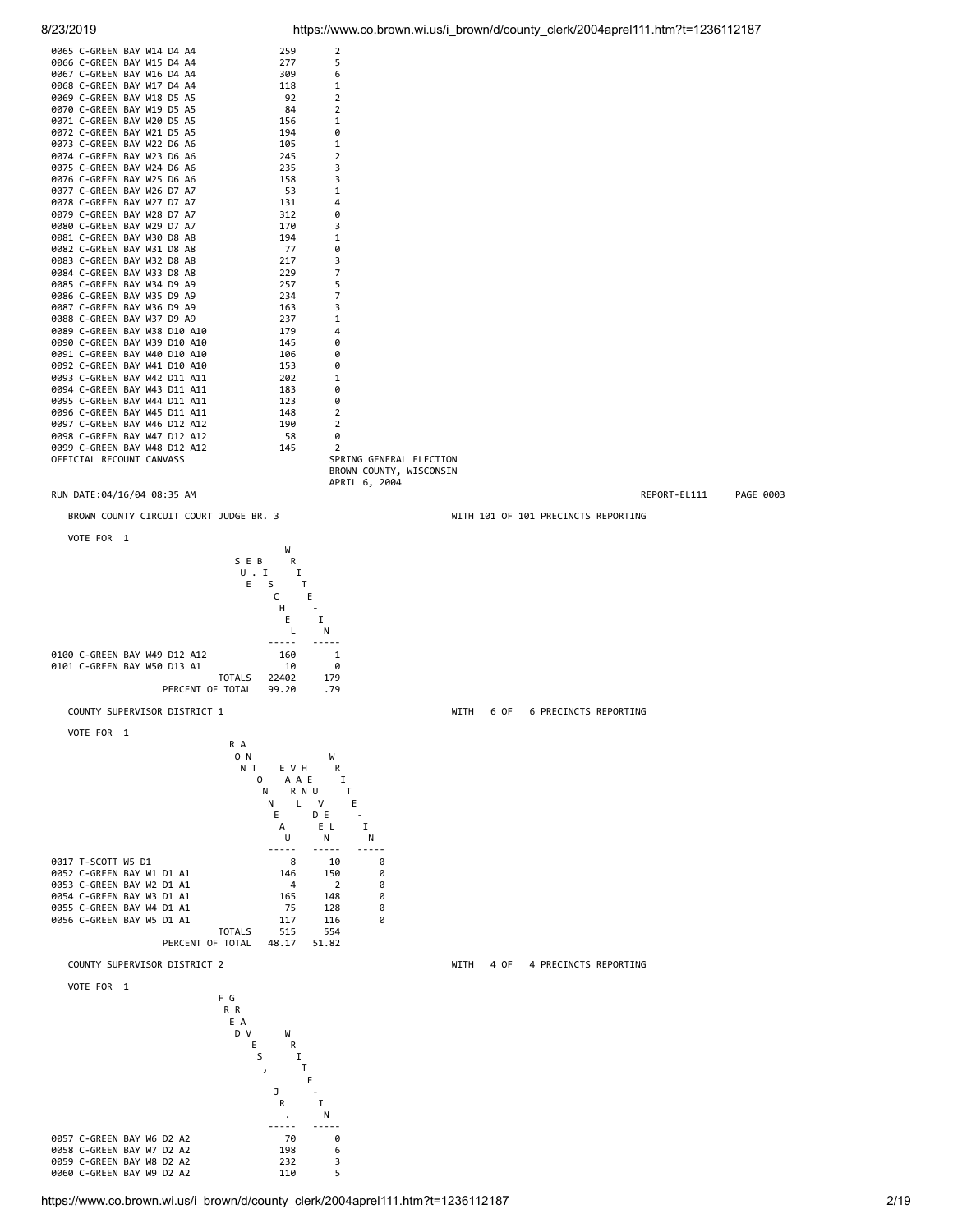8/23/2019 https://www.co.brown.wi.us/i\_brown/d/county\_clerk/2004aprel111.htm?t=1236112187

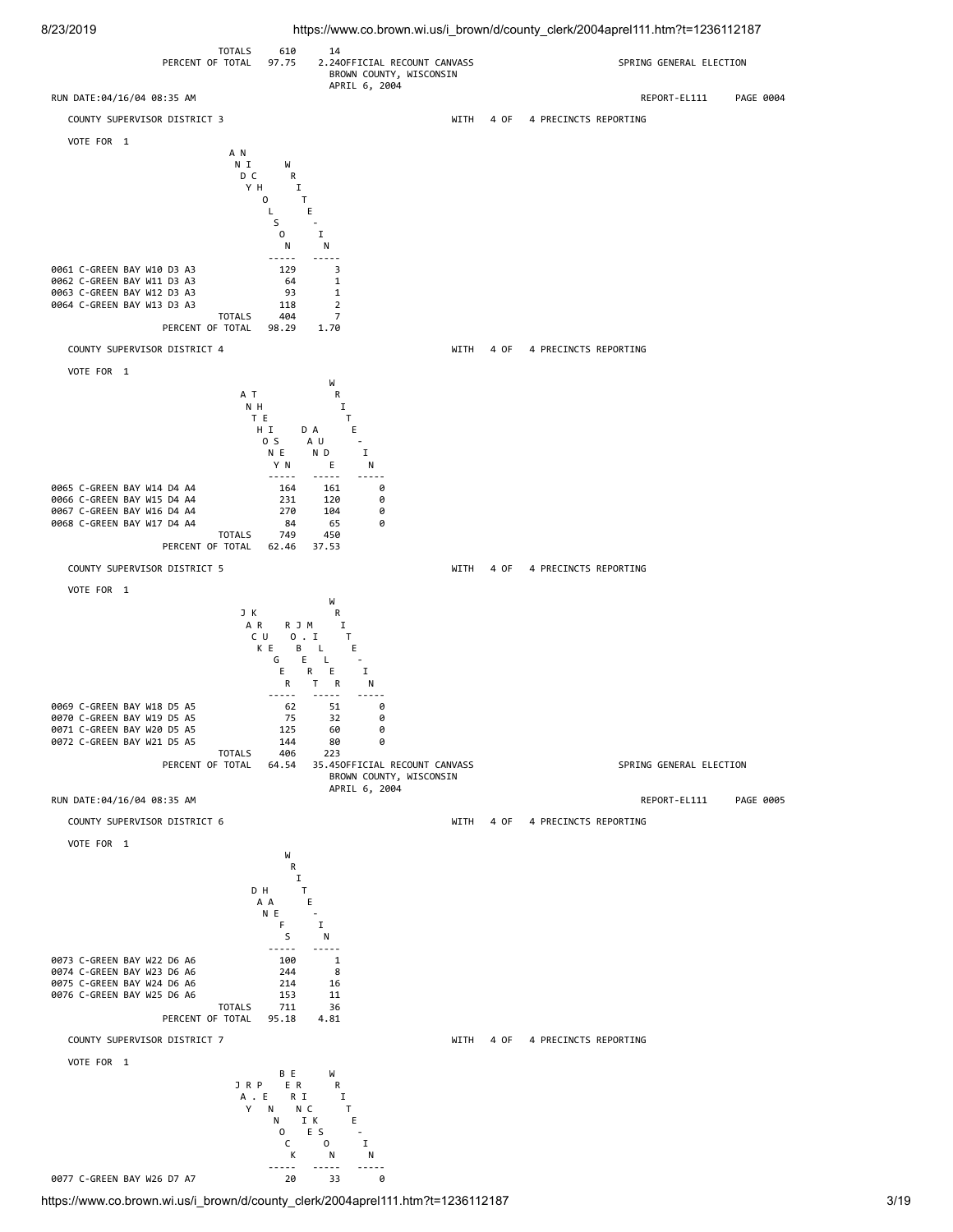



https://www.co.brown.wi.us/i\_brown/d/county\_clerk/2004aprel111.htm?t=1236112187 4/19

A O I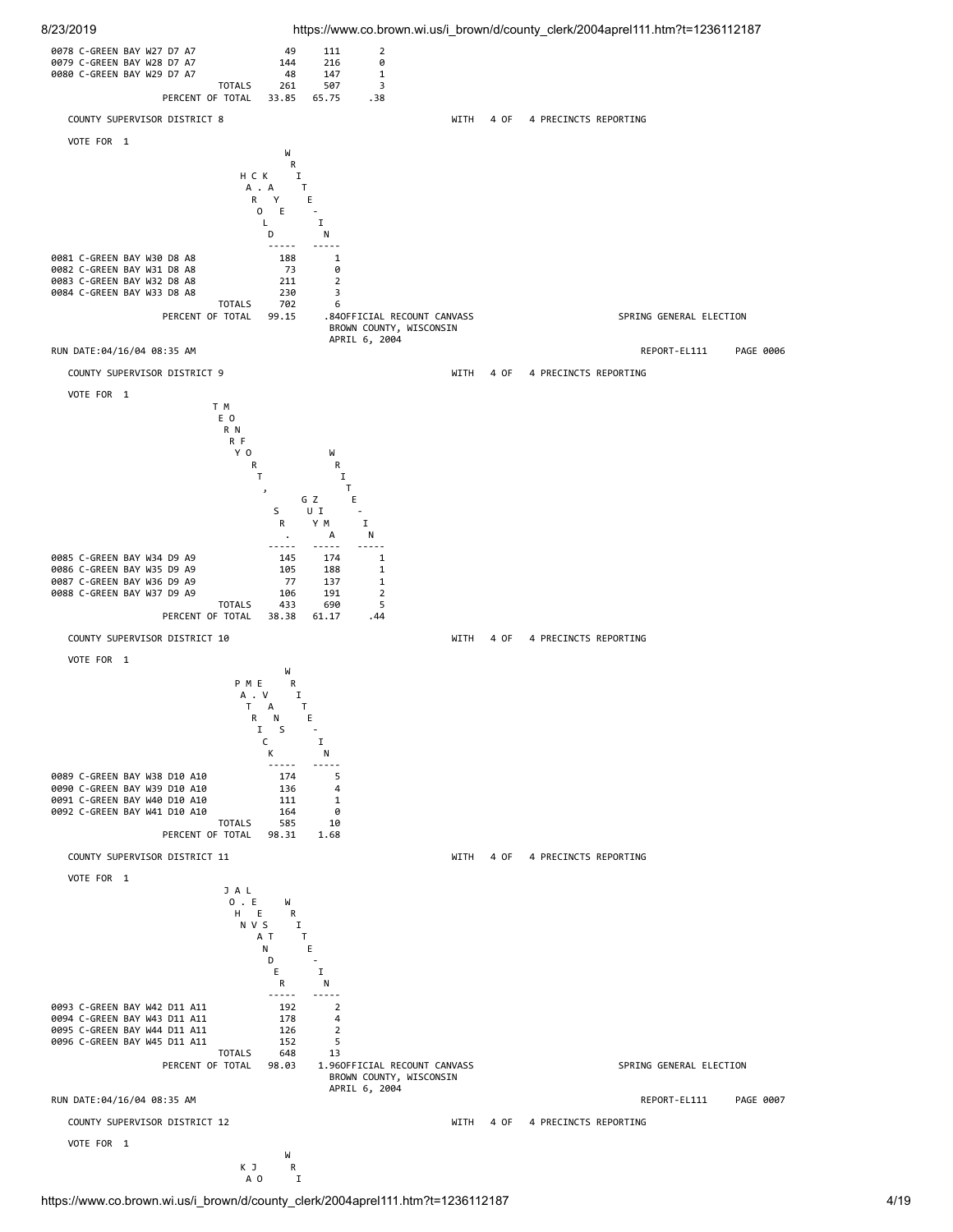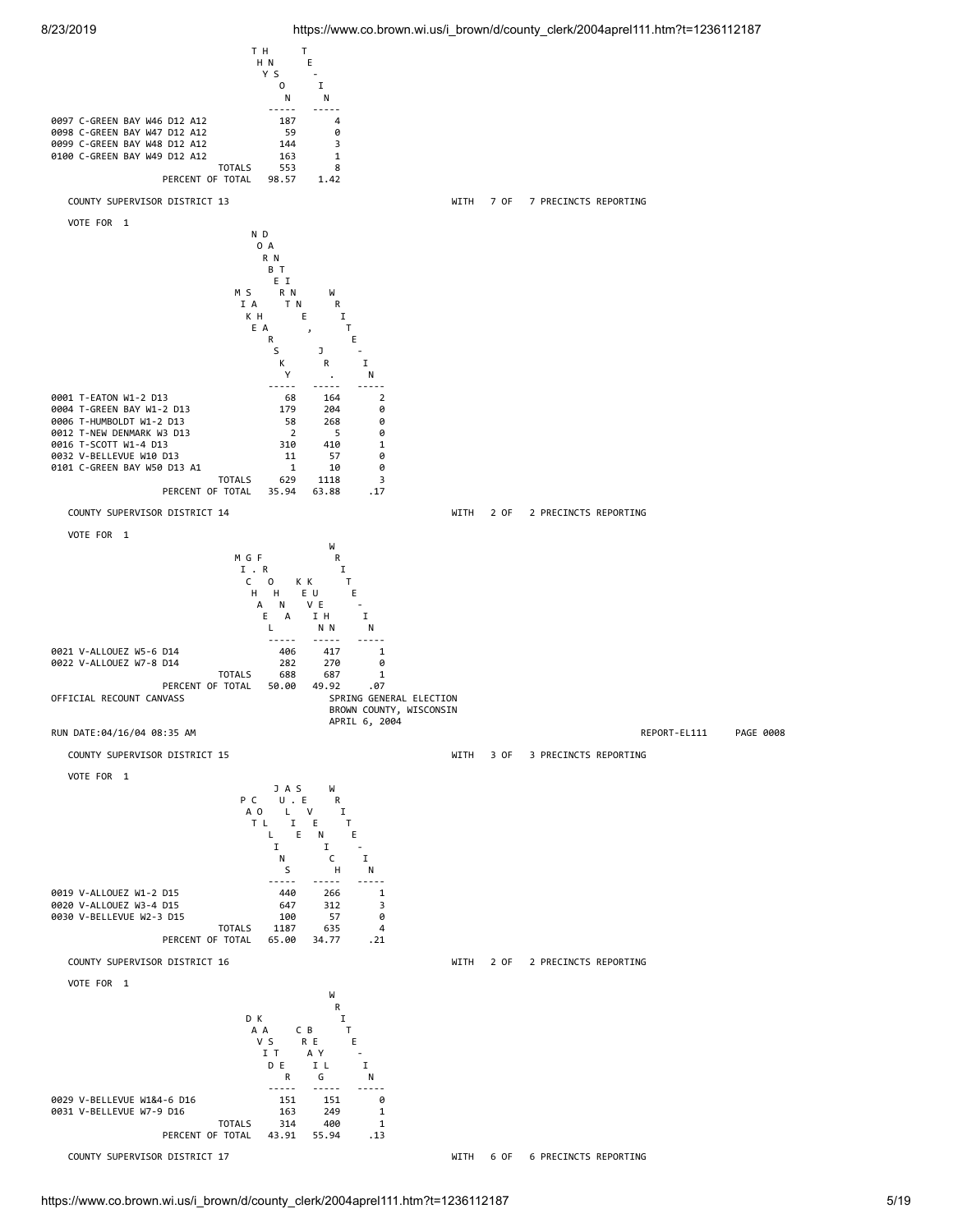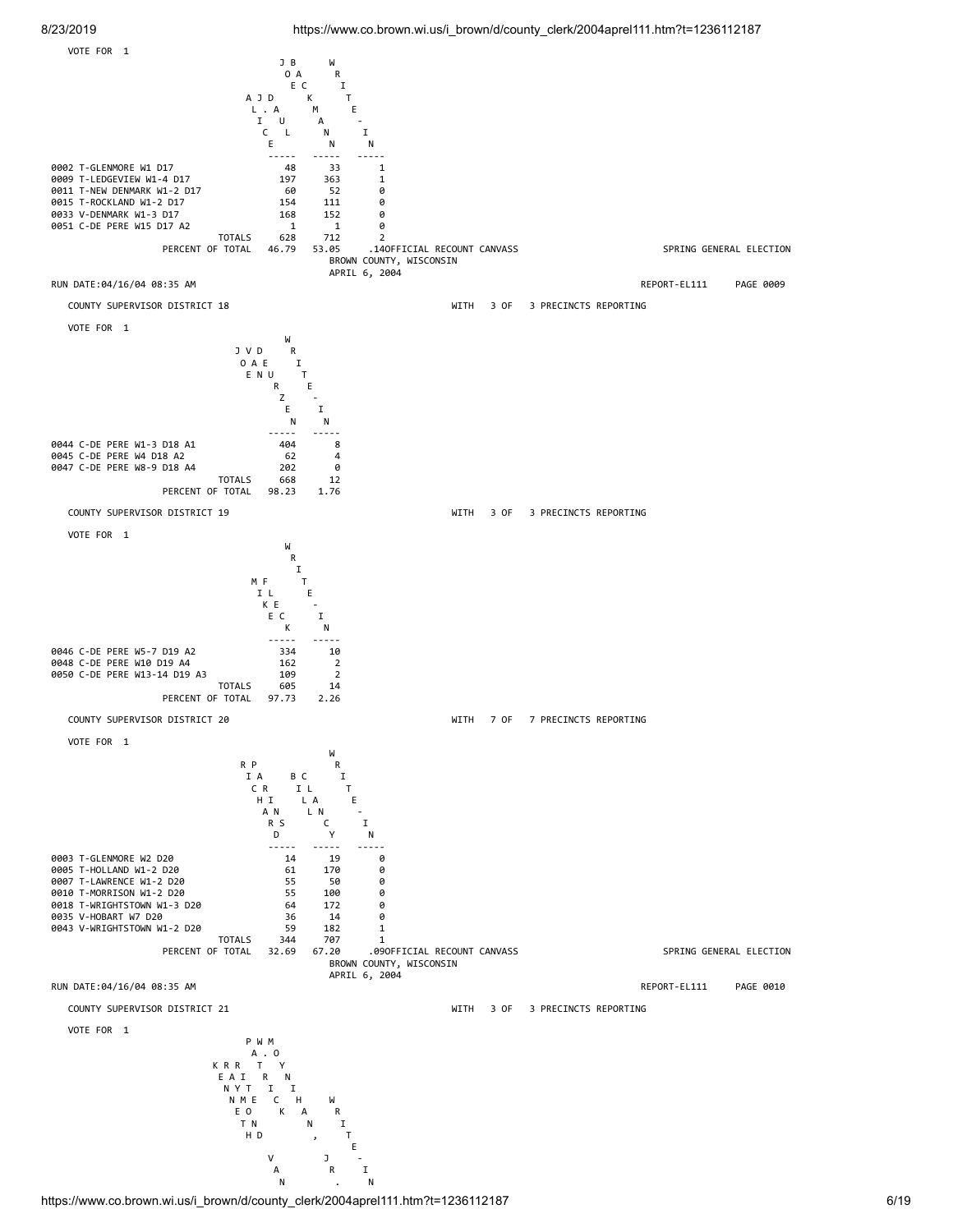

https://www.co.brown.wi.us/i\_brown/d/county\_clerk/2004aprel111.htm?t=1236112187 7/19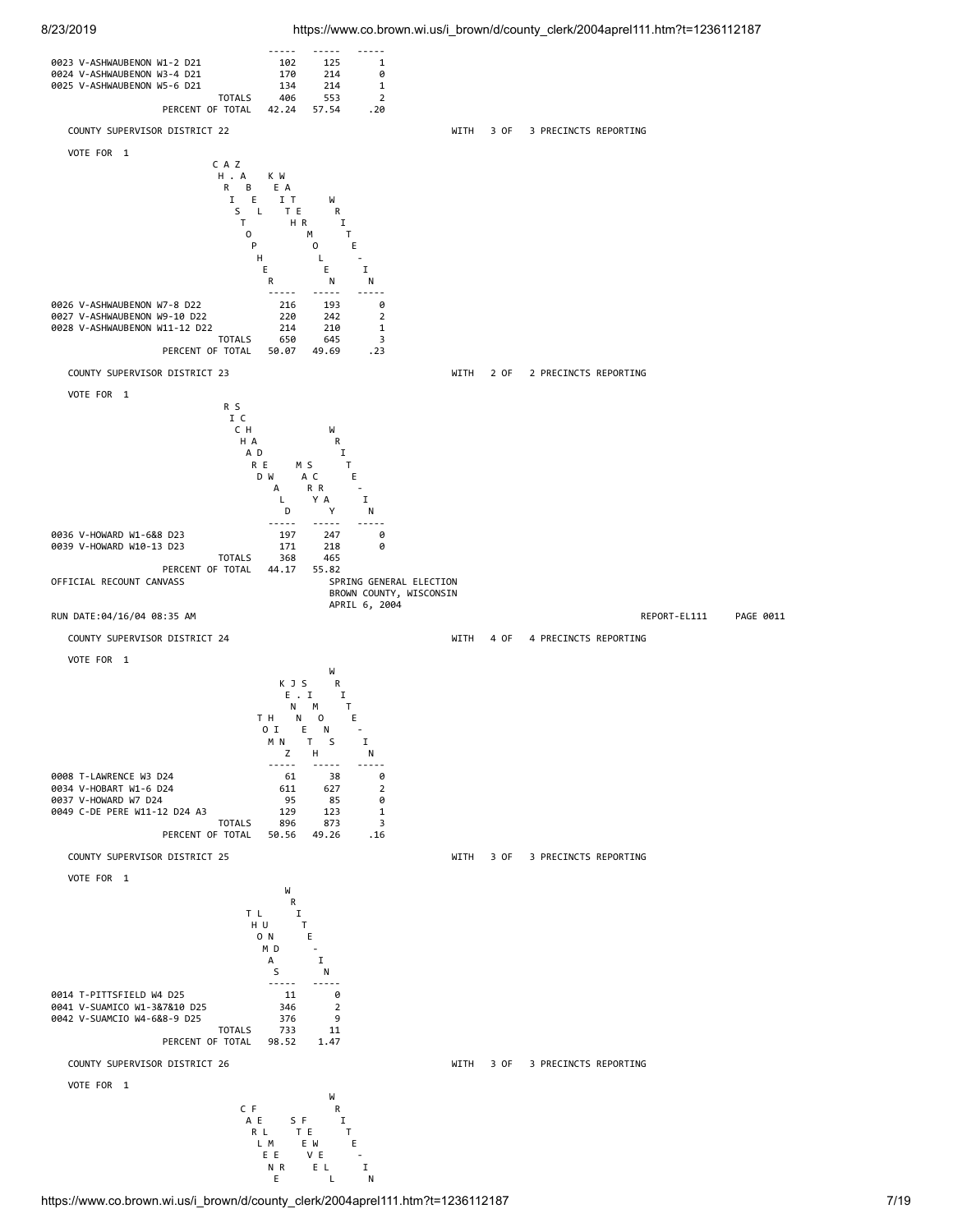

8/23/2019 https://www.co.brown.wi.us/i\_brown/d/county\_clerk/2004aprel111.htm?t=1236112187

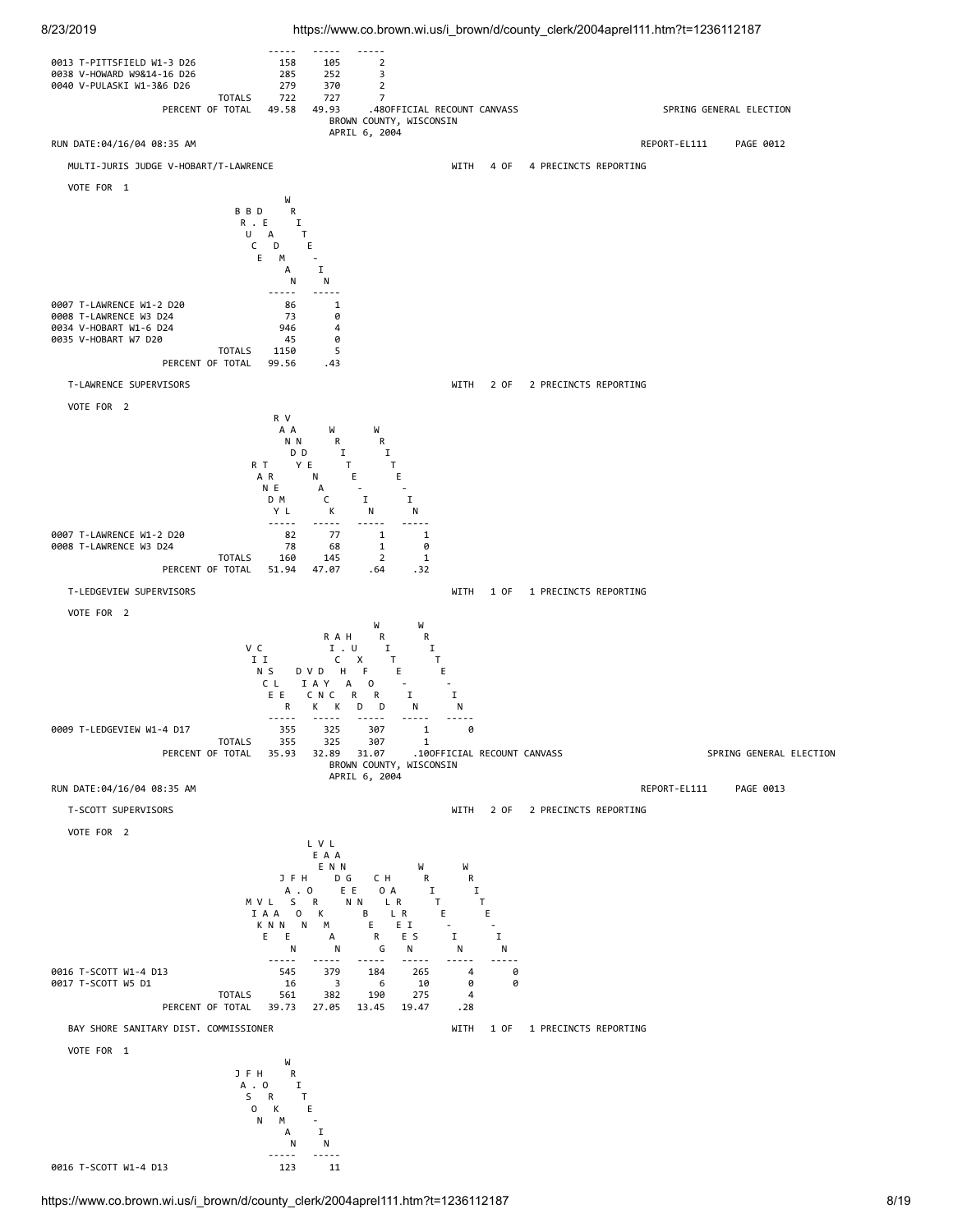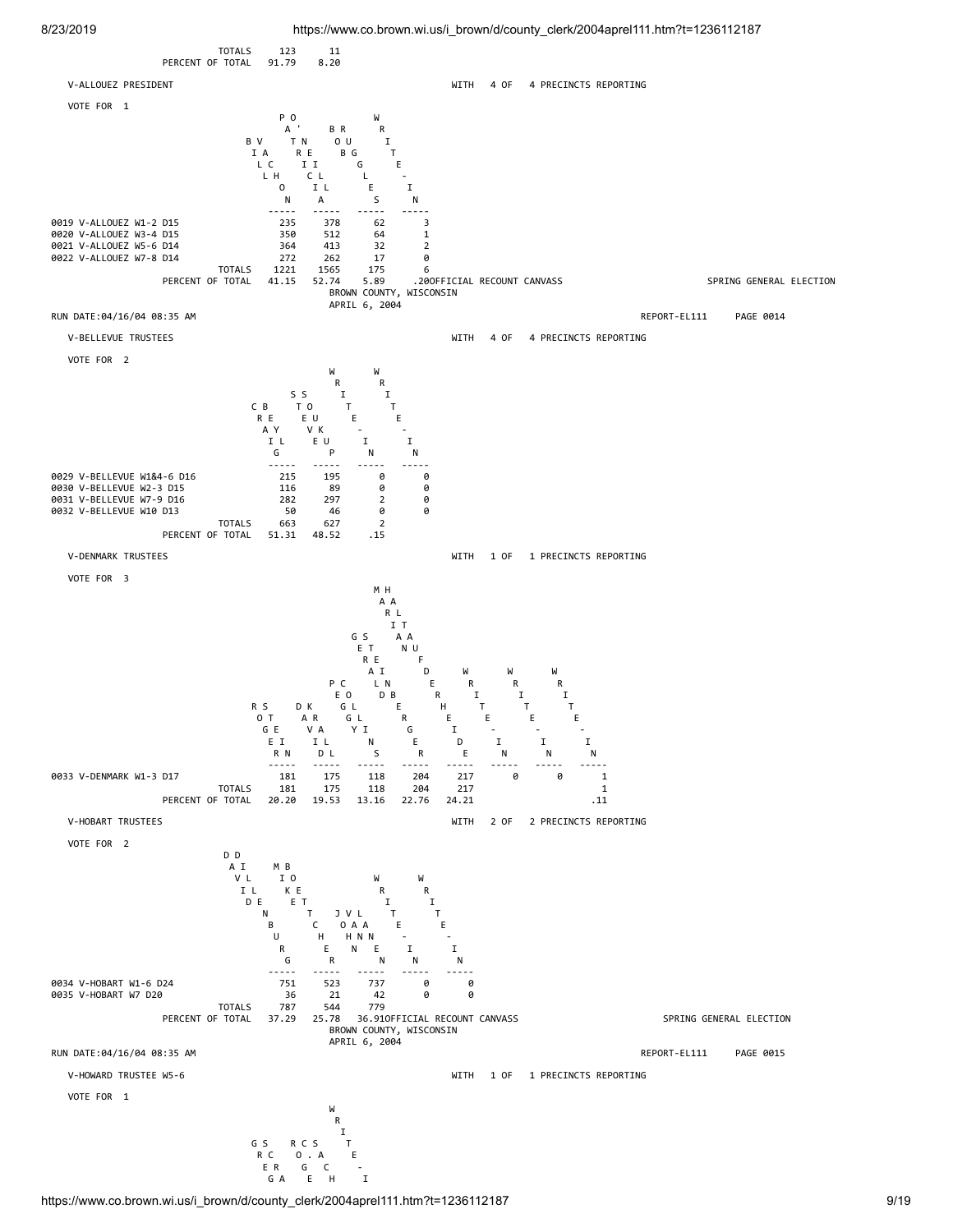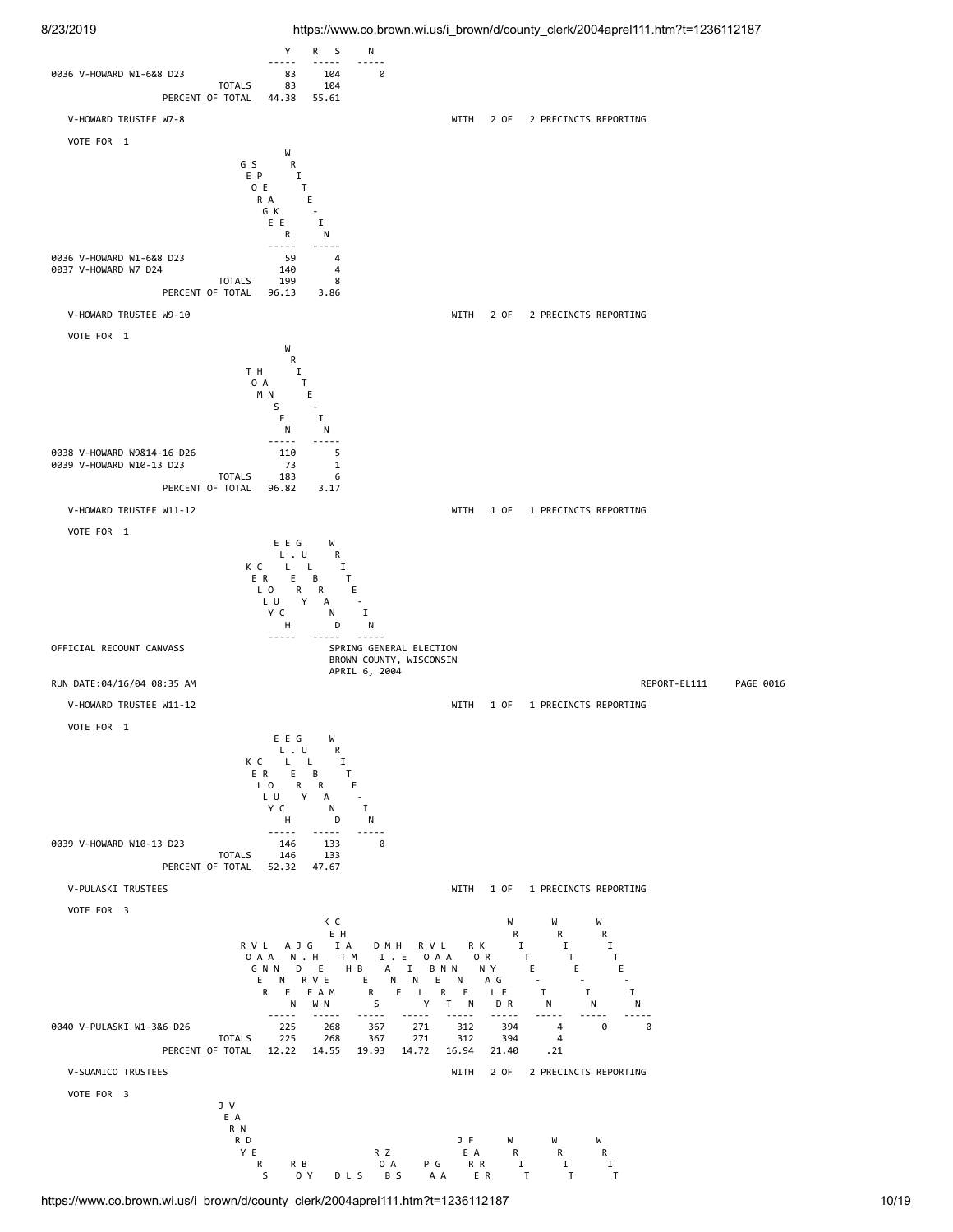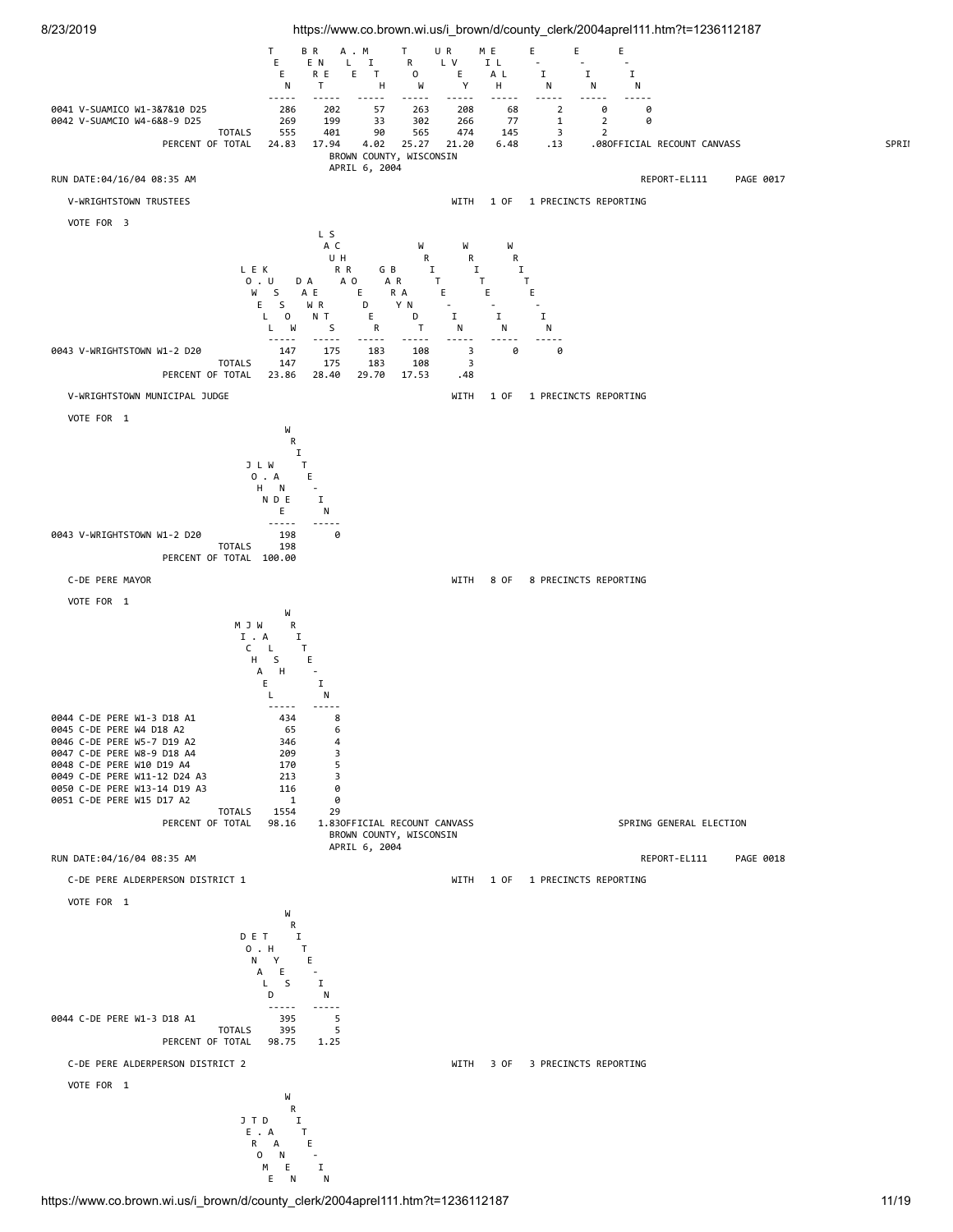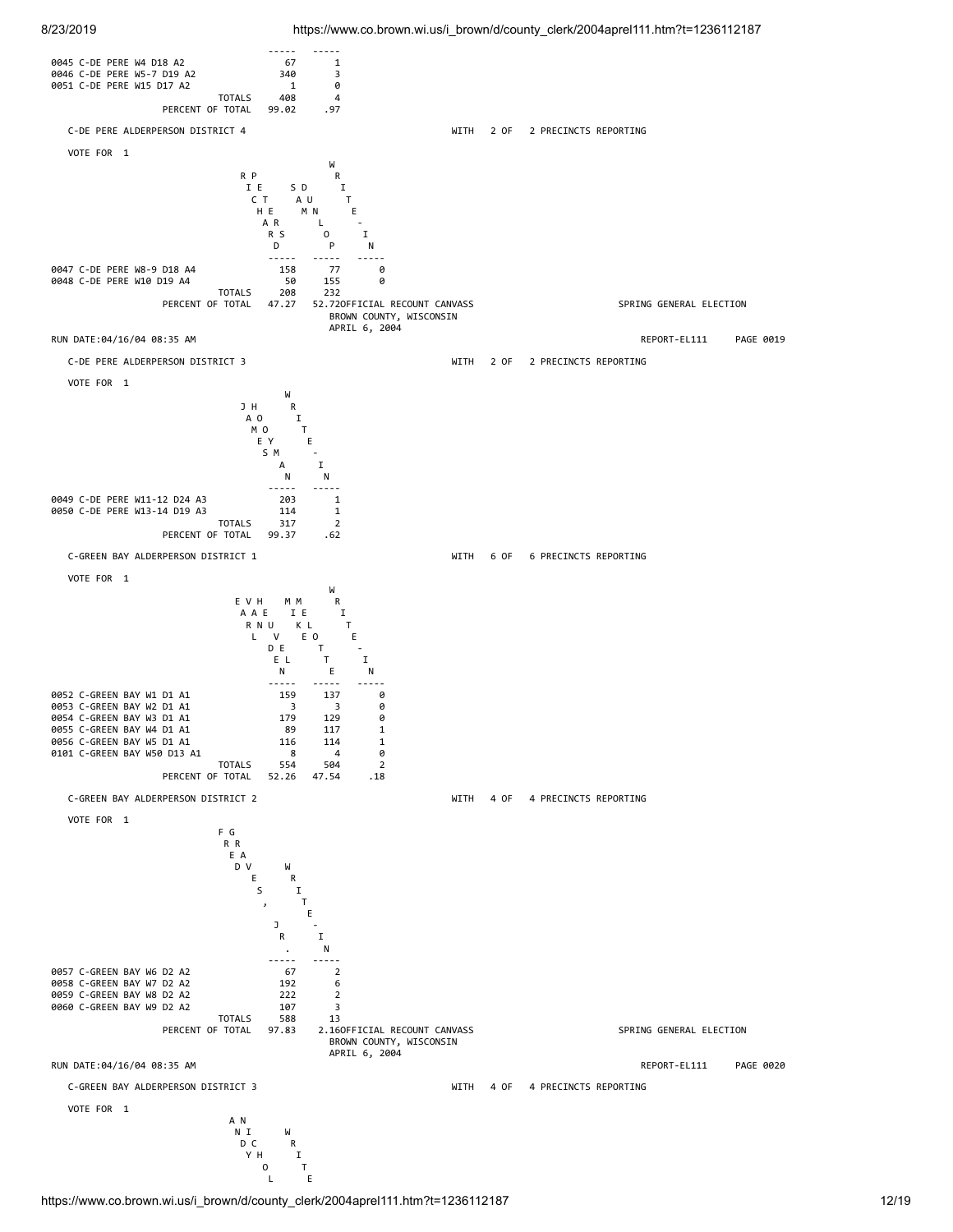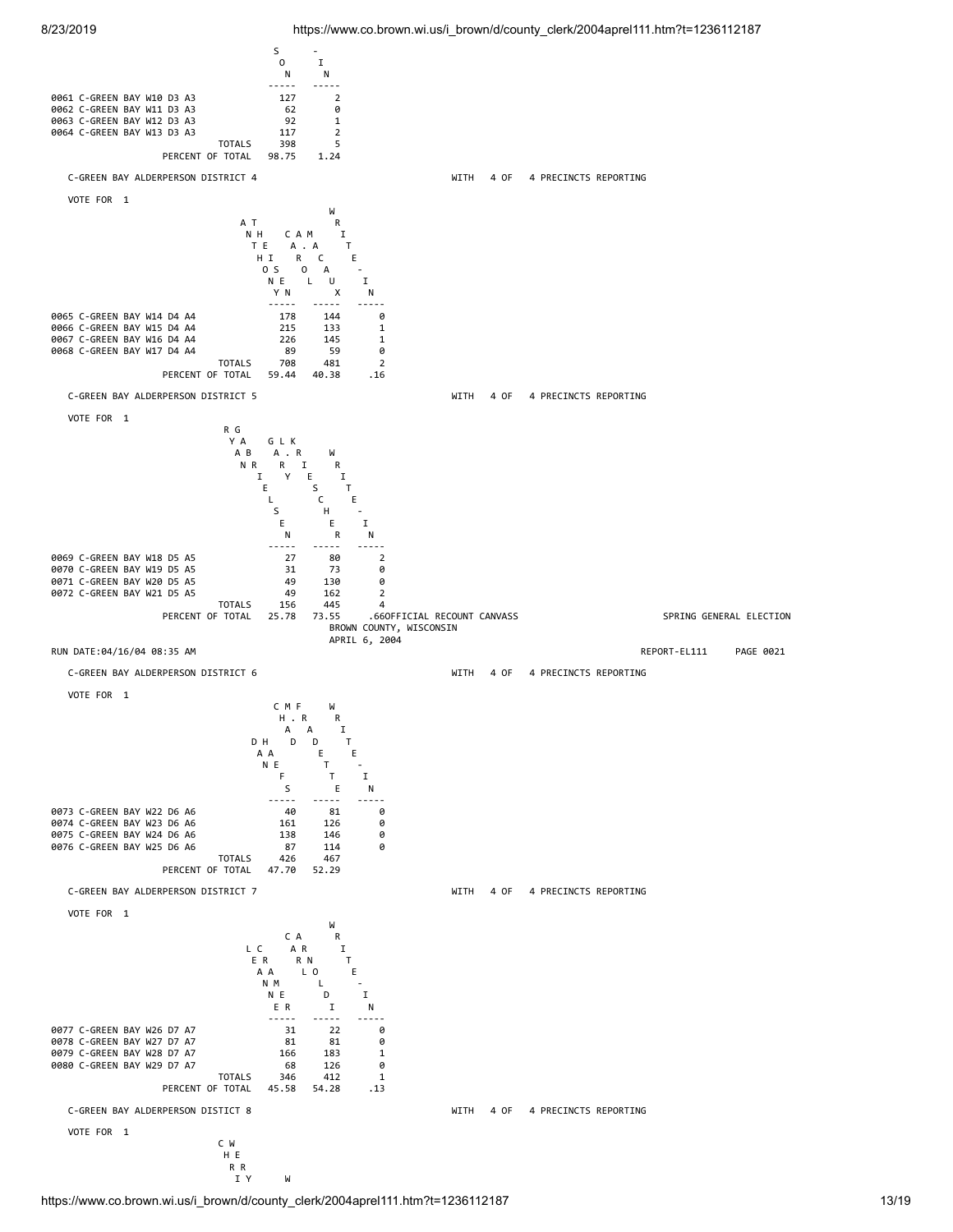



https://www.co.brown.wi.us/i\_brown/d/county\_clerk/2004aprel111.htm?t=1236112187 14/19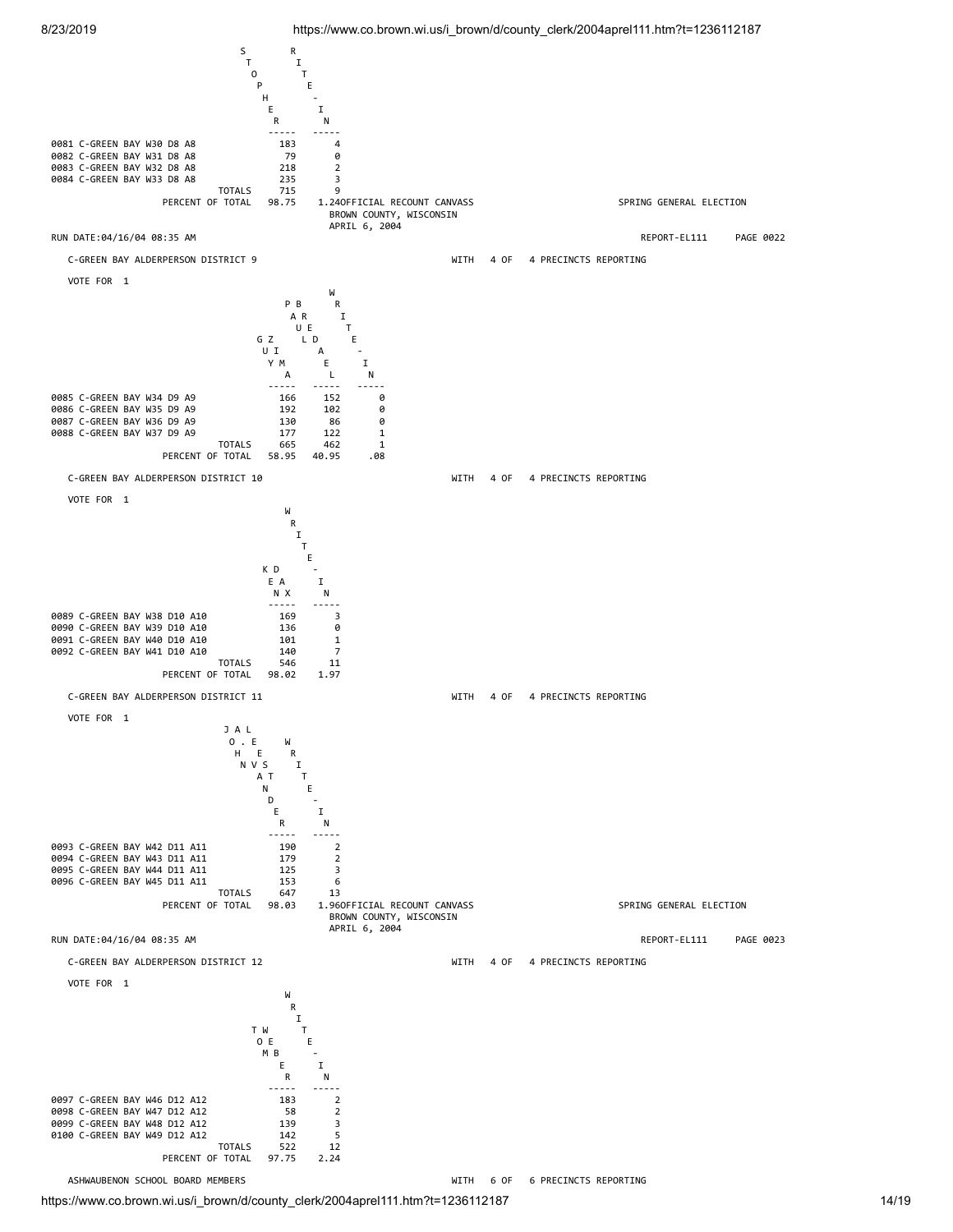

https://www.co.brown.wi.us/i\_brown/d/county\_clerk/2004aprel111.htm?t=1236112187 15/19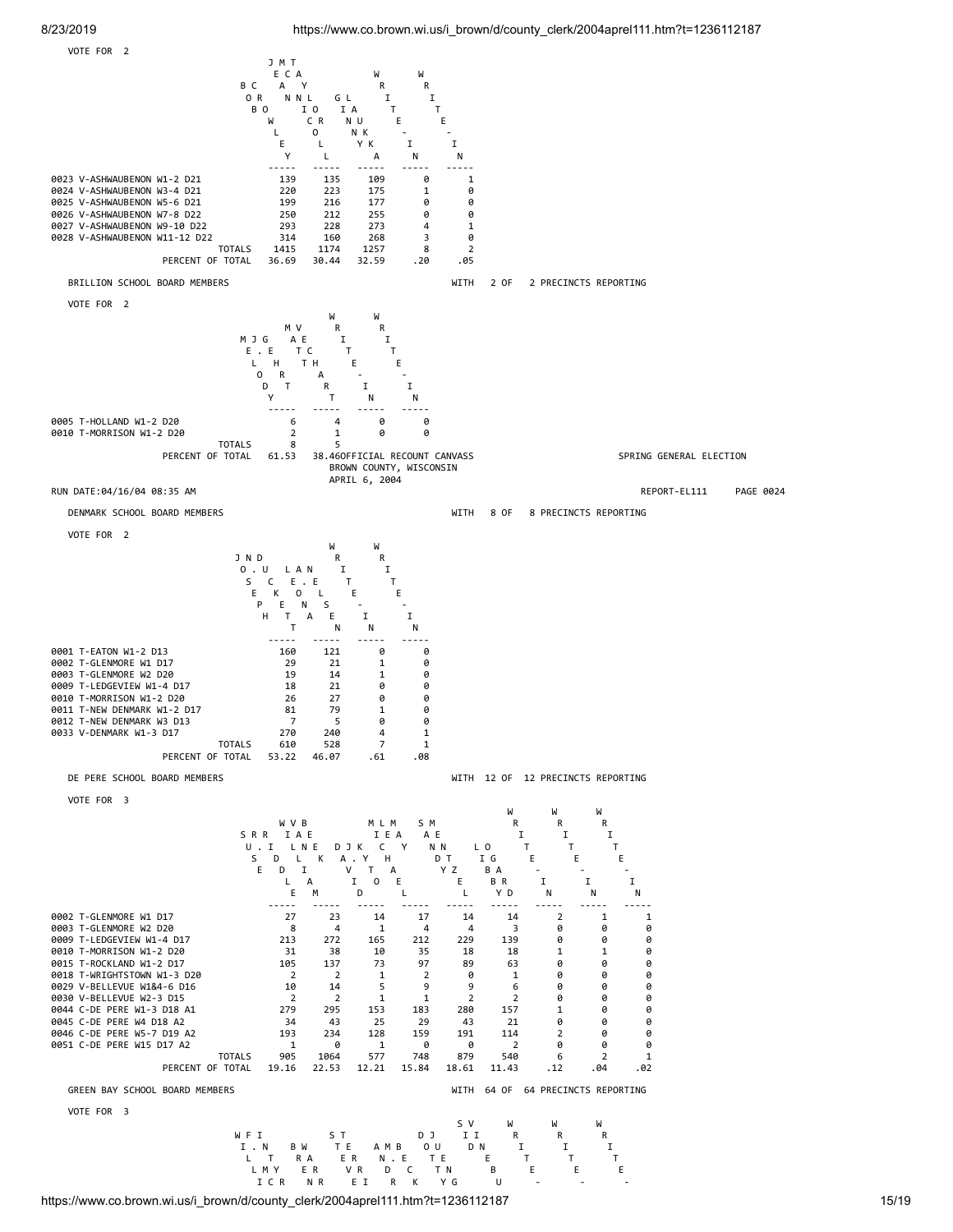| 8/23/2019                                                | https://www.co.brown.wi.us/i_brown/d/county_clerk/2004aprel111.htm?t=1236112187 |                                |                                                                     |                        |                         |                             |                       |                                   |              |           |
|----------------------------------------------------------|---------------------------------------------------------------------------------|--------------------------------|---------------------------------------------------------------------|------------------------|-------------------------|-----------------------------|-----------------------|-----------------------------------|--------------|-----------|
|                                                          | Е<br>А<br>М                                                                     | D E<br>A N                     | N E<br>Ν                                                            | Ε<br>Е<br>W<br>R       | S<br>Т                  | R<br>G                      | 1<br>N                | 1<br>N                            | Ι<br>Ν       |           |
| OFFICIAL RECOUNT CANVASS                                 |                                                                                 |                                | SPRING GENERAL ELECTION<br>BROWN COUNTY, WISCONSIN                  |                        |                         |                             |                       |                                   |              |           |
| RUN DATE:04/16/04 08:35 AM                               |                                                                                 |                                | APRIL 6, 2004                                                       |                        |                         |                             |                       |                                   | REPORT-EL111 | PAGE 0025 |
| GREEN BAY SCHOOL BOARD MEMBERS                           |                                                                                 |                                |                                                                     |                        | WITH                    | 64 OF                       |                       | 64 PRECINCTS REPORTING            |              |           |
| VOTE FOR 3                                               |                                                                                 |                                |                                                                     |                        |                         |                             |                       |                                   |              |           |
|                                                          | WFI                                                                             | S T                            |                                                                     | D J                    | s v<br>I I              | W<br>R                      | W<br>R                | W<br>R                            |              |           |
|                                                          | I . N<br>B W                                                                    | T E                            | A M B                                                               | 0 U                    | D N                     | 1                           | 1                     | I                                 |              |           |
|                                                          | L.<br>$\mathsf{T}$<br>L M Y                                                     | R A<br>E R<br>E R              | N.E<br>VR<br>D                                                      | T E<br>c               | T N                     | Е<br>T.<br>В                | T<br>Е                | Τ<br>E                            | Ε            |           |
|                                                          | ICR<br>Ε<br>А                                                                   | N R<br>D E                     | E I<br>R<br>ΝE                                                      | κ<br>Ε<br>Е            | Y G<br>S                | U<br>R                      | I                     | Ι.                                | I            |           |
|                                                          | М                                                                               | A N<br>-----                   | Ν<br>-----                                                          | W<br>R                 | Т<br>-----              | G<br>$- - - - -$            | N                     | Ν                                 | Ν<br>$- - -$ |           |
| 0001 T-EATON W1-2 D13                                    | 6                                                                               | 18                             | 6                                                                   | 10                     | 20                      | 5                           | 0                     | 0                                 | 0            |           |
| 0004 T-GREEN BAY W1-2 D13<br>0006 T-HUMBOLDT W1-2 D13    | 8<br>37                                                                         | 10<br>52                       | 7<br>31                                                             | 8<br>41                | 15<br>43                | 3<br>16                     | 0<br>0                | 0<br>0                            | 0<br>0       |           |
| 0009 T-LEDGEVIEW W1-4 D17<br>0016 T-SCOTT W1-4 D13       | 13<br>302                                                                       | 11<br>336                      | 9<br>201                                                            | 12<br>300              | 7<br>339                | 1<br>178                    | 0<br>1                | 0<br>1                            | 0<br>1       |           |
| 0017 T-SCOTT W5 D1                                       | 9                                                                               | 13                             | 9                                                                   | 7                      | 6                       | 4                           | 0                     | 0                                 | 0            |           |
| 0019 V-ALLOUEZ W1-2 D15<br>0020 V-ALLOUEZ W3-4 D15       | 224<br>314                                                                      | 450<br>610                     | 194<br>277                                                          | 242<br>345             | 324<br>489              | 249<br>323                  | 0<br>2                | 0<br>0                            | 1<br>0       |           |
| 0021 V-ALLOUEZ W5-6 D14                                  | 265                                                                             | 515                            | 194                                                                 | 428                    | 428                     | 229                         | 2                     | 0                                 | 0            |           |
| 0022 V-ALLOUEZ W7-8 D14<br>0029 V-BELLEVUE W1&4-6 D16    | 214<br>112                                                                      | 301<br>151                     | 163<br>89                                                           | 282<br>122             | 266<br>130              | 173<br>74                   | 2<br>1                | 0<br>0                            | 0<br>0       |           |
| 0030 V-BELLEVUE W2-3 D15                                 | 54                                                                              | 93                             | 48                                                                  | 62                     | 80                      | 52                          | 0                     | 0                                 | 0            |           |
| 0031 V-BELLEVUE W7-9 D16<br>0032 V-BELLEVUE W10 D13      | 181<br>33                                                                       | 212<br>35                      | 144<br>34                                                           | 217<br>23              | 214<br>28               | 101<br>18                   | 2<br>0                | 0<br>0                            | 0<br>0       |           |
| 0052 C-GREEN BAY W1 D1 A1                                | 103                                                                             | 156                            | 80                                                                  | 148                    | 173                     | 90                          | 0                     | 0                                 | 0            |           |
| 0053 C-GREEN BAY W2 D1 A1<br>0054 C-GREEN BAY W3 D1 A1   | $\overline{4}$<br>121                                                           | 3<br>190                       | 3<br>113                                                            | $\overline{2}$<br>139  | 3<br>191                | 0<br>90                     | 0<br>0                | 0<br>0                            | 0<br>0       |           |
| 0055 C-GREEN BAY W4 D1 A1                                | 92                                                                              | 92                             | 49                                                                  | 107                    | 113                     | 51                          | 1                     | 0                                 | 0            |           |
| 0056 C-GREEN BAY W5 D1 A1<br>0057 C-GREEN BAY W6 D2 A2   | 102<br>33                                                                       | 118<br>45                      | 98<br>26                                                            | 109<br>33              | 110<br>46               | 40<br>26                    | 0<br>0                | 0<br>0                            | 0<br>0       |           |
| 0058 C-GREEN BAY W7 D2 A2                                | 109                                                                             | 115                            | 80                                                                  | 109                    | 150                     | 87                          | 0                     | 0                                 | 0            |           |
| 0059 C-GREEN BAY W8 D2 A2<br>0060 C-GREEN BAY W9 D2 A2   | 132<br>89                                                                       | 160<br>72                      | 87<br>40                                                            | 144<br>74              | 187<br>82               | 81<br>41                    | 0<br>1                | 0<br>1                            | 0<br>0       |           |
| 0061 C-GREEN BAY W10 D3 A3                               | 81                                                                              | 59                             | 57                                                                  | 82                     | 77                      | 31                          | 0                     | 0                                 | 0            |           |
| 0062 C-GREEN BAY W11 D3 A3<br>0063 C-GREEN BAY W12 D3 A3 | 29<br>45                                                                        | 35<br>51                       | 27<br>35                                                            | 35<br>68               | 46<br>53                | 27<br>32                    | 1<br>0                | 1<br>0                            | 1<br>0       |           |
| 0064 C-GREEN BAY W13 D3 A3                               | 45                                                                              | 67                             | 55                                                                  | 67                     | 70                      | 45                          | 0                     | 0                                 | 1            |           |
| 0065 C-GREEN BAY W14 D4 A4<br>0066 C-GREEN BAY W15 D4 A4 | 116<br>104                                                                      | 141<br>173                     | 118<br>114                                                          | 158<br>158             | 131<br>161              | 93<br>115                   | 0<br>1                | 0<br>0                            | 0<br>0       |           |
| 0067 C-GREEN BAY W16 D4 A4                               | 116                                                                             | 243                            | 112                                                                 | 156                    | 236                     | 123                         | 1                     | 1                                 | 0            |           |
| 0068 C-GREEN BAY W17 D4 A4                               | 52<br>39                                                                        | 66                             | 51<br>40                                                            | 71<br>41               | 63                      | 49                          | 0<br>0                | 0<br>0                            | 0<br>0       |           |
| 0069 C-GREEN BAY W18 D5 A5<br>0070 C-GREEN BAY W19 D5 A5 | 33                                                                              | 52<br>54                       | 37                                                                  | 53                     | 50<br>54                | 45<br>35                    | 0                     | 0                                 | 0            |           |
| 0071 C-GREEN BAY W20 D5 A5                               | 72                                                                              | 94                             | 66                                                                  | 86                     | 86                      | 58                          | 1<br>0                | 0<br>0                            | 0            |           |
| 0072 C-GREEN BAY W21 D5 A5<br>0073 C-GREEN BAY W22 D6 A6 | 78<br>52                                                                        | 121<br>57                      | 54<br>38                                                            | 97<br>49               | 113<br>65               | 76<br>42                    | 1                     | 1                                 | 0<br>0       |           |
| 0074 C-GREEN BAY W23 D6 A6                               | 92<br>93                                                                        | 163                            | 104                                                                 | 118                    | 110                     | 93                          | 0<br>0                | 0<br>0                            | 0<br>0       |           |
| 0075 C-GREEN BAY W24 D6 A6<br>0076 C-GREEN BAY W25 D6 A6 | 66                                                                              | 124<br>89                      | 107<br>63                                                           | 120<br>84              | 132<br>73               | 76<br>56                    | 1                     | 1                                 | 1            |           |
| 0077 C-GREEN BAY W26 D7 A7<br>0078 C-GREEN BAY W27 D7 A7 | 23<br>71                                                                        | 32<br>82                       | 26<br>53                                                            | 21<br>86               | 33<br>64                | 26<br>51                    | 0<br>1                | 0<br>0                            | 0<br>0       |           |
| 0079 C-GREEN BAY W28 D7 A7                               | 165                                                                             | 173                            | 138                                                                 | 188                    | 173                     | 102                         | 0                     | 0                                 | 0            |           |
| 0080 C-GREEN BAY W29 D7 A7<br>0081 C-GREEN BAY W30 D8 A8 | 80<br>90                                                                        | 91<br>105                      | 64<br>95                                                            | 106<br>141             | 72<br>107               | 49<br>71                    | 0<br>0                | 0<br>0                            | 0<br>1       |           |
| 0082 C-GREEN BAY W31 D8 A8                               | 30                                                                              | 34                             | 28                                                                  | 47                     | 40                      | 26                          | 0                     | 0                                 | 0            |           |
| 0083 C-GREEN BAY W32 D8 A8<br>0084 C-GREEN BAY W33 D8 A8 | 67<br>82                                                                        | 102<br>149                     | 95<br>108                                                           | 152<br>165             | 117<br>134              | 82<br>72                    | 0<br>2                | 0<br>0                            | 0<br>0       |           |
| 0085 C-GREEN BAY W34 D9 A9                               | 102                                                                             | 149                            | 149                                                                 | 117                    | 134                     | 86                          | 1                     | 0                                 | 0            |           |
| 0086 C-GREEN BAY W35 D9 A9<br>0087 C-GREEN BAY W36 D9 A9 | 84<br>74                                                                        | 134<br>84                      | 144<br>89                                                           | 120<br>75              | 89<br>76                | 79<br>71                    | 5<br>3                | 1<br>0                            | 0<br>0       |           |
| OFFICIAL RECOUNT CANVASS                                 |                                                                                 |                                | SPRING GENERAL ELECTION<br>BROWN COUNTY, WISCONSIN<br>APRIL 6, 2004 |                        |                         |                             |                       |                                   |              |           |
| RUN DATE:04/16/04 08:35 AM                               |                                                                                 |                                |                                                                     |                        |                         |                             |                       |                                   | REPORT-EL111 | PAGE 0026 |
| GREEN BAY SCHOOL BOARD MEMBERS                           |                                                                                 |                                |                                                                     |                        |                         |                             |                       | WITH 64 OF 64 PRECINCTS REPORTING |              |           |
| VOTE FOR 3                                               |                                                                                 |                                |                                                                     |                        |                         |                             |                       |                                   |              |           |
|                                                          | WFI<br>I.N<br>B W<br>L.<br>$\top$<br>L M Y                                      | SТ<br>T E<br>R A<br>E R<br>E R | A M B<br>N.E<br>VR<br>D                                             | D J<br>0 U<br>T E<br>C | s v<br>I I<br>D N<br>ΤN | W<br>R<br>I<br>Е<br>T.<br>в | W<br>R<br>I<br>т<br>Е | W<br>R<br>I<br>Τ<br>Е             | Ε            |           |
|                                                          | ICR<br>Ε<br>A<br>M                                                              | N R<br>D E<br>A N              | ΕI<br>R<br>N E<br>N                                                 | К<br>Ε<br>E.<br>W<br>R | Y G<br>S<br>T           | U<br>R<br>G                 | I<br>N                | I<br>N                            | I<br>Ν       |           |

https://www.co.brown.wi.us/i\_brown/d/county\_clerk/2004aprel111.htm?t=1236112187 16/19

 ----- ----- ----- ----- ----- ----- ----- ----- ----- 0088 C-GREEN BAY W37 D9 A9 103 132 103 131 122 64 2 1 1<br>0089 C-GREEN BAY W38 D10 A10 114 104 107 113 86 65 0 0 0 0089 C-GREEN BAY W38 D10 A10<br>
0099 C-GREEN BAY W39 D10 A10<br>
0099 C-GREEN BAY W40 D10 A10<br>
0091 C-GREEN BAY W40 D10 A10<br>
0092 C-GREEN BAY W41 D10 A10<br>
0093 C-GREEN BAY W42 D11 A11<br>
0093 C-GREEN BAY W42 D11 A11<br>
0093 C-GREEN 0090 C-GREEN BAY W39 D10 A10 56 80 66 56 81 53 2 0 1 0091 C-GREEN BAY W40 D10 A10 51 78 57 59 54 43 0 0 0 0092 C-GREEN BAY W41 D10 A10<br>0092 C-GREEN BAY W41 D10 A10 99 77 79 86 65 34 0 0 0<br>0093 C-GREEN BAY W43 D11 A11 95 105 77 160 116 56 1 0 0<br>0094 C-GREEN BAY W43 D11 A11 102 130 111 150 121 80 0 0 0093 C-GREEN BAY W42 D11 A11 0 95 105 77 160 116 56 1 0 0<br>0093 C-GREEN BAY W42 D11 A11 195 105 77 160 116 56 1 0 0<br>0094 C-GREEN BAY W43 D11 A11 102 130 111 150 121 80 0 0 0 0094 C-GREEN BAY W43 D11 A11 102 130 111 150 121 80 0 0 0 0095 C-GREEN BAY W44 D11 A11 81 62 65 100 91 40 1 0 0<br>0096 C-GREEN BAY W45 D11 A11 78 91 79 99 90 56 1 0 0<br>0097 C-GREEN BAY W45 D12 A12 88 92 120 119 99 51 0 0 0<br>0098 C-GREEN BAY W47 D12 A12 34 30 31 40 34 25 0 0 0 0096 C-GREEN BAY W45 D11 A11 78 91 79 99 90 56 1 0 0 0097 C-GREEN BAY W46 D12 A12 88 92 120 119 99 51 0 0 0 0098 C-GREEN BAY W47 D12 A12 34 30 31 40 34 25 0 0 0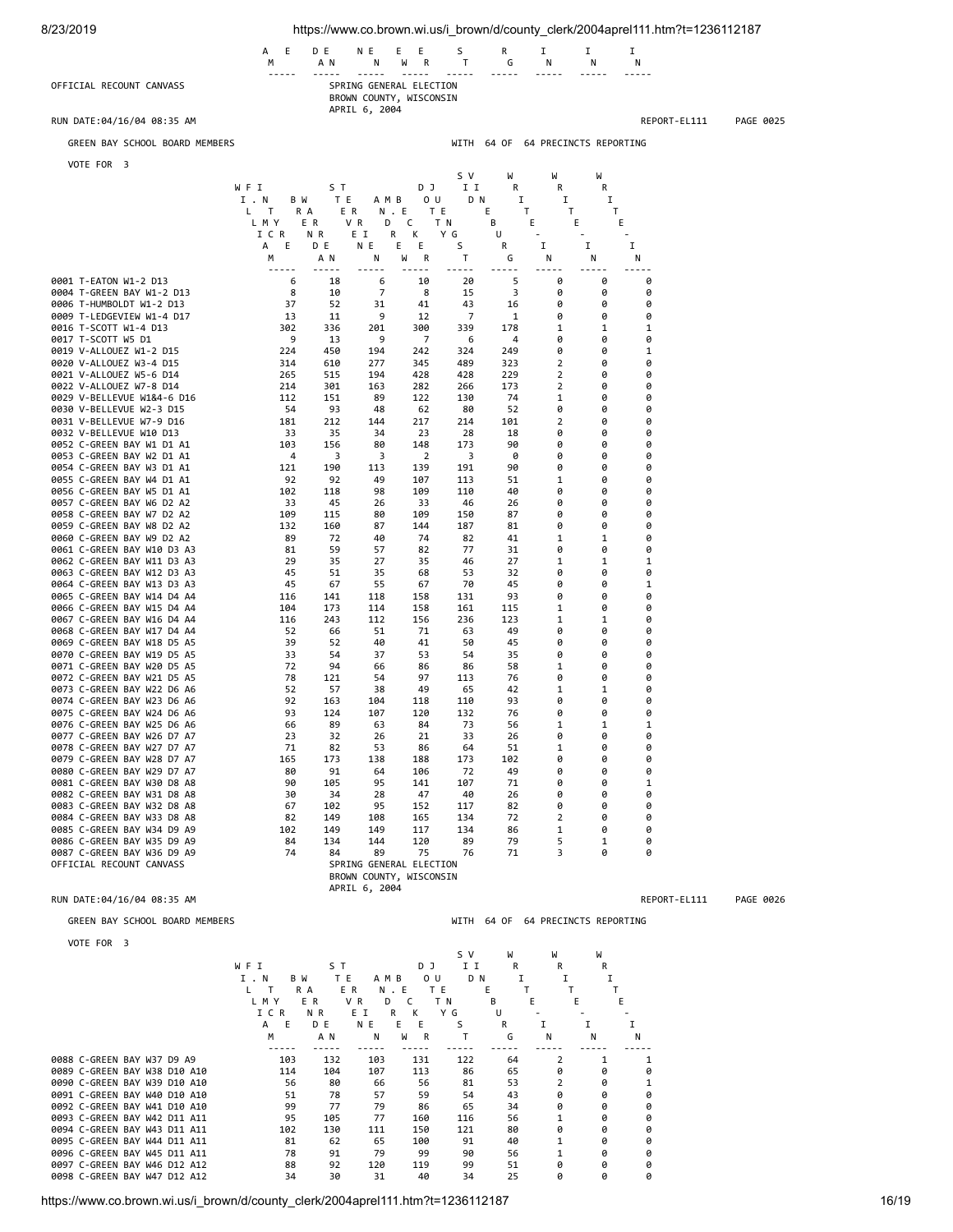

https://www.co.brown.wi.us/i\_brown/d/county\_clerk/2004aprel111.htm?t=1236112187 17/19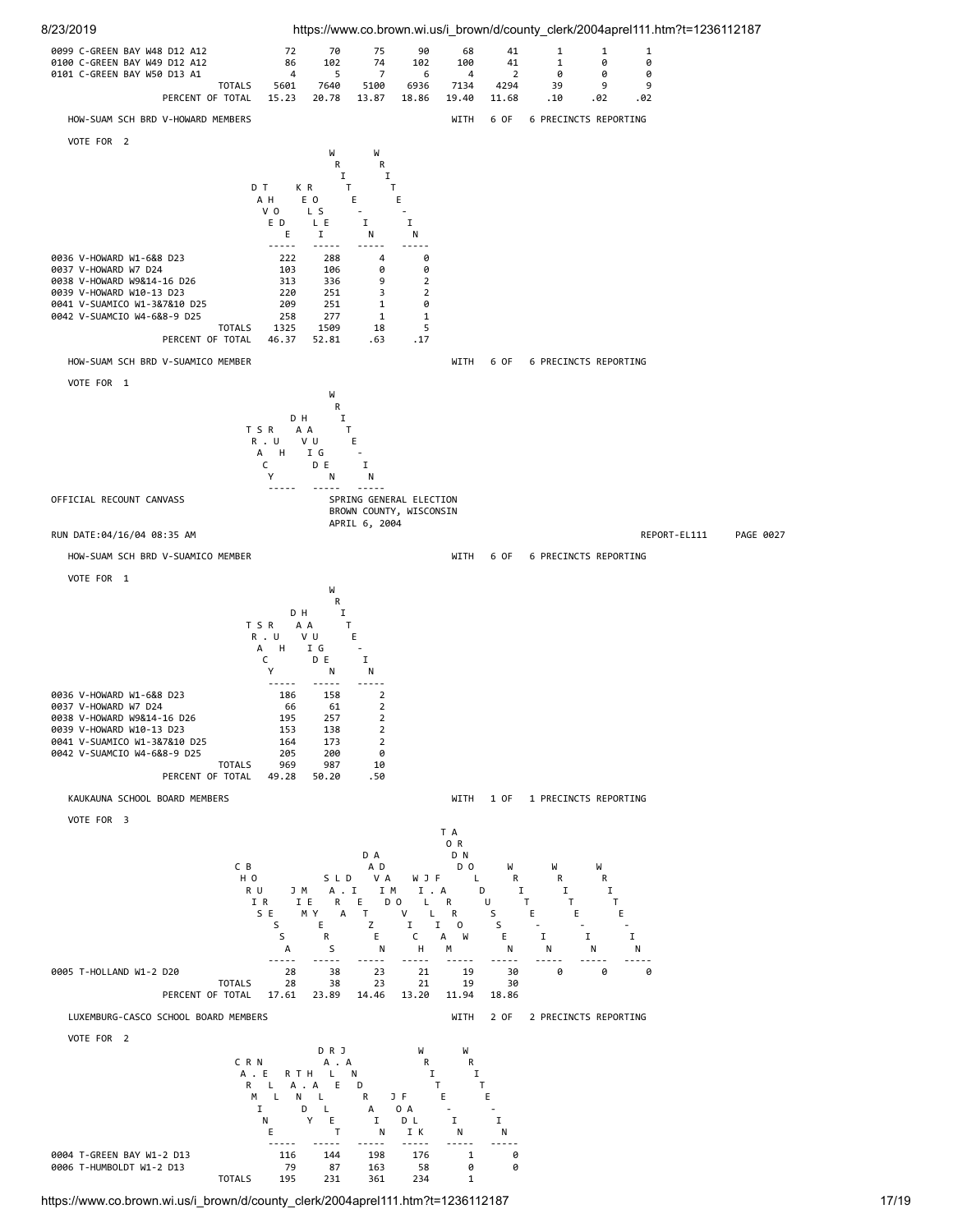

https://www.co.brown.wi.us/i\_brown/d/county\_clerk/2004aprel111.htm?t=1236112187 18/19